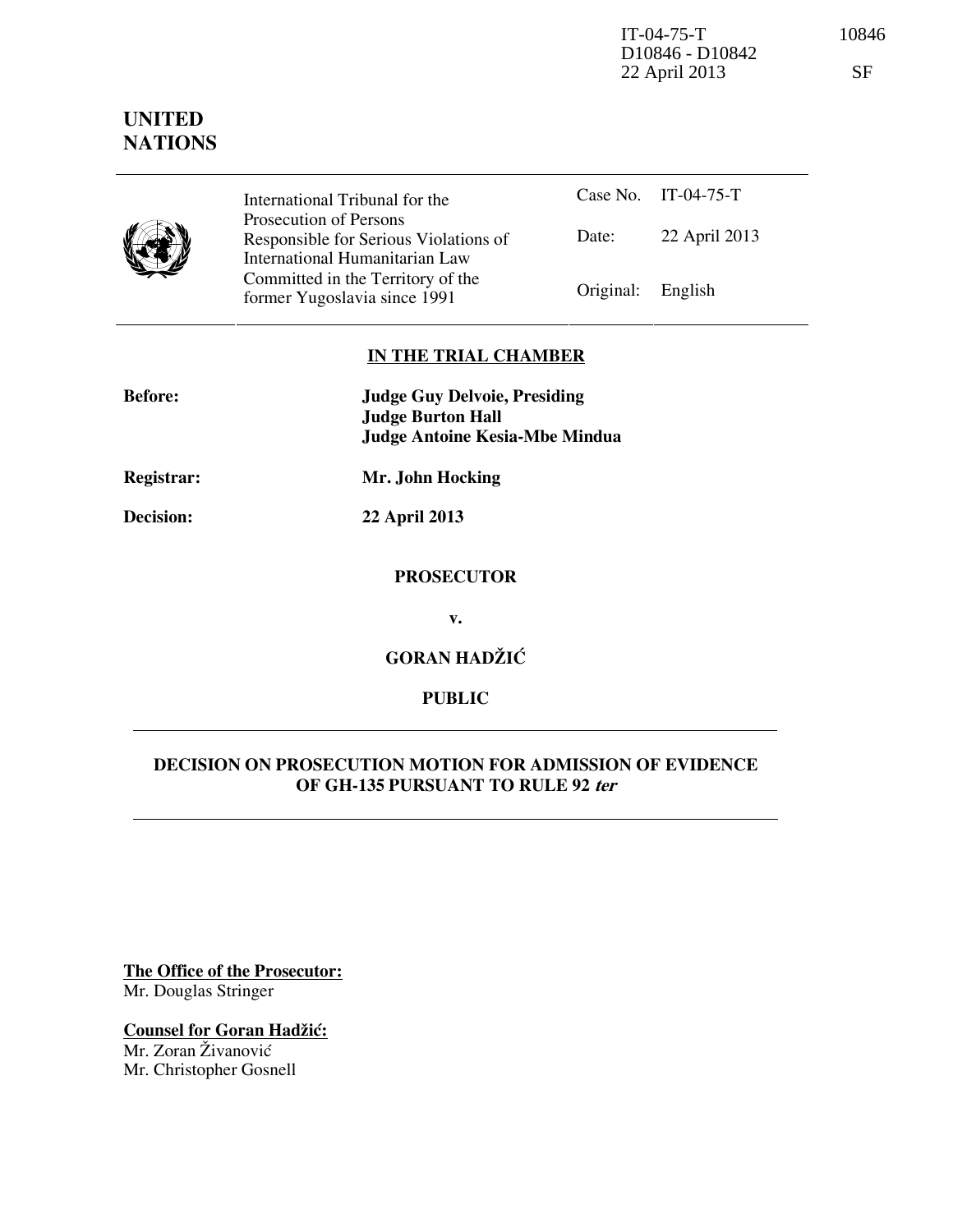1. **THIS TRIAL CHAMBER** of the International Tribunal for the Prosecution of Persons Responsible for Serious Violations of International Humanitarian Law Committed in the Territory of the former Yugoslavia since 1991 ("Tribunal") is seised of the "Prosecution Motion for Admission of Evidence Pursuant to Rule 92*ter* (GH-135)", filed on 20 February 2013 ("Motion"); the "Response to Prosecution Motion for Admission of Evidence Pursuant to Rule 92*ter* (GH-135)", filed on 6 March 2013 ("Response");<sup>1</sup> and the "Prosecution Request for Leave to Reply and Reply to Response to Prosecution Motion for Admission of Evidence Pursuant to Rule 92*ter* (GH-135)", filed confidentially on 12 March 2013 ("Reply").

#### **A. Submissions**

2. In the Motion, the Prosecution requests the admission of the evidence of GH-135 pursuant to Rule 92 *ter* of the Tribunal's Rules of Procedure and Evidence ("Rules"), arguing that the evidence is probative, relevant, and reliable and meets the requirements for admission under that Rule.<sup>2</sup> The Prosecution submits that admitting the evidence in this manner will enable it to present its case-in-chief in an efficient and expeditious manner, without compromising the fairness of the proceedings.<sup>3</sup> The Prosecution requests the admission of 74 associated exhibits that, in its view, form an integral and inseparable part of the tendered Rule 92 *ter* statement.<sup>4</sup> The Prosecution requests that two of these associated exhibits be admitted under seal.<sup>5</sup>

3. In the Response, the Defence objects to the admission of GH-135's direct testimony by written statement, rather than hearing her direct testimony orally. <sup>6</sup> The Defence submits that the length and character of the statement warrant *viva voce* testimony.<sup>7</sup> The Defence argues that GH-135's testimony is unique and contains incriminatory allegations against Hadžić that are central to the Indictment<sup>8</sup> and that, in addition to these considerations, the numerous associated exhibits tendered with the statement compound the Defence's difficulty in identifying the "myriad inaccuracies that may be embedded therein."<sup>9</sup> The Defence argues that Rule 92 *ter* has its limits and a full direct examination would better assist the Defence in identifying issues relevant to credibility, particularly when a witness, such as GH-135, has given no previous oral testimony.<sup>10</sup>

 $\overline{a}$ 

<sup>&</sup>lt;sup>1</sup> The Response was originally filed confidentially on 6 March 2013; however, it was made public pursuant to Defence Notice of 7 March 2013.

<sup>&</sup>lt;sup>2</sup> Motion, para. 1.

<sup>&</sup>lt;sup>3</sup> Motion, para. 1.

 $^{4}$  Motion, para. 8, Annex A.

Motion, Annex A, *referring to* Rule 65 *ter* numbers 05178 and 05890.

 $^6$  Response, para 1.

Response, paras 4-6.

<sup>8</sup> Response, paras 2-3, 5.

<sup>9</sup> Response, paras 4, 7.

<sup>10</sup> Response, paras 5-6, 8-9.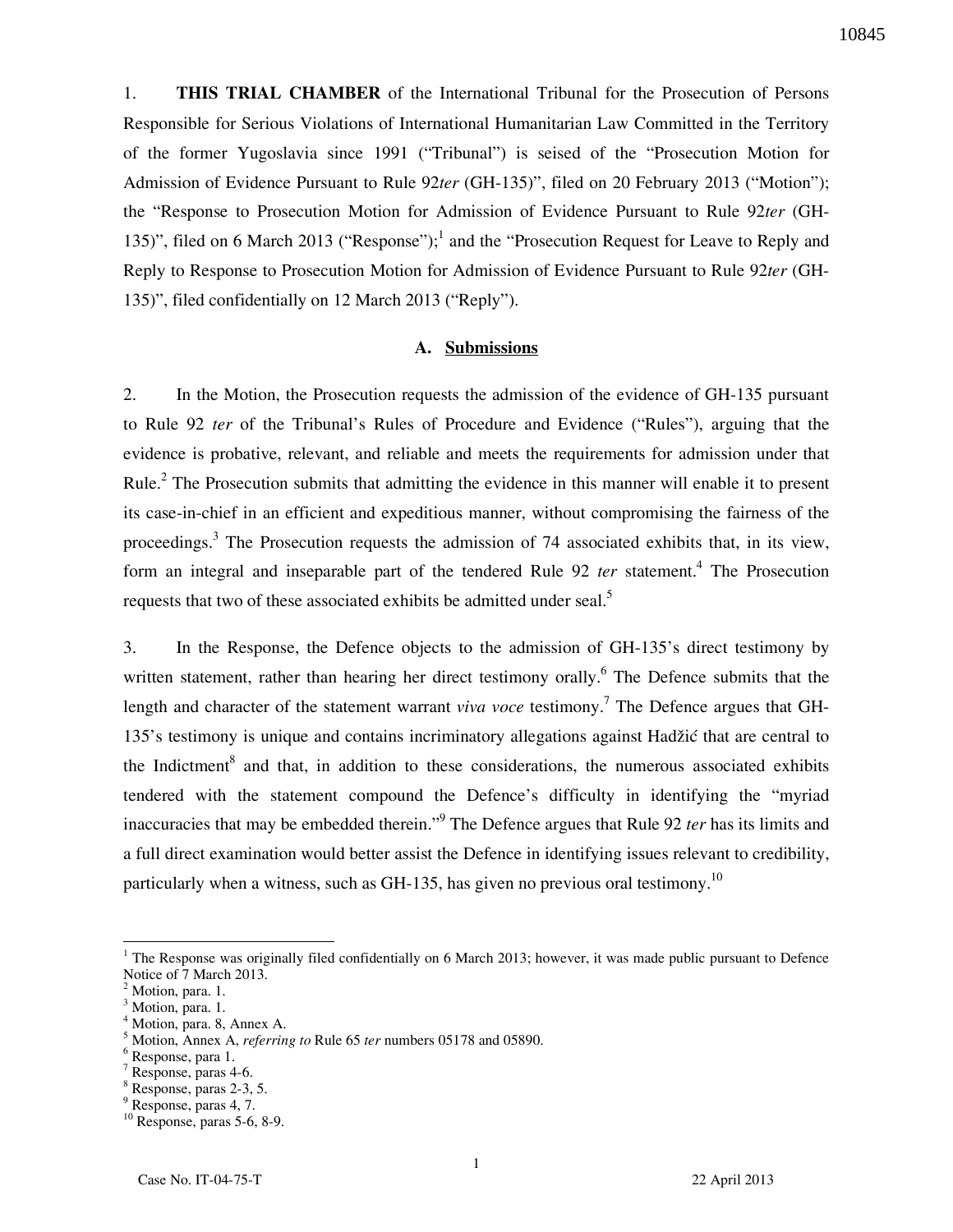4. In the Reply, the Prosecution rejects the Defence's submissions that GH-135's witness statement may contain inaccuracies as legally unsubstantiated and factually speculative.<sup>11</sup> The Prosecution asserts that the Defence's concerns in relation to the credibility of the witness's statement are addressed by procedural safeguards pursuant to Rule 92 *ter,* which require that GH-135 attest to the accuracy of the statement before its admission and be present in court for crossexamination.<sup>12</sup> The Prosecution submits that, although the significance of a witness's evidence is a factor that may militate against admission under Rule 92 *ter*, this factor should only exceptionally prevent a party from using Rule 92 *ter* on these grounds.<sup>13</sup> The Prosecution submits that, in respect of GH-135, the witness's experiences are largely reflected in documents and having GH-135 individually authenticate each document would require a lengthy direct examination and constitute an inefficient use of the Tribunal's time and resources. $^{14}$ 

## **B. Applicable Law**

5. The main objective of Rule 92 *ter*—entitled "Other Admission of Written Statements and Transcripts"—is to ensure an effective and expeditious trial, while simultaneously ensuring and respecting the rights of the accused.<sup>15</sup> The jurisprudence of the Tribunal has applied the Rule as permitting, by necessary inference, the admission of exhibits where they accompany written statements or transcripts and form an "inseparable and indispensable" part of the evidence.<sup>16</sup> In order to satisfy this requirement, the document must be one without which the witness's testimony would become incomprehensible or of lesser probative value.<sup>17</sup> Moreover, the evidence sought to be admitted, whether a written statement or a transcript of oral testimony, must fulfil the general

 $\overline{a}$ 

 $11$  Reply, paras 3-4, 7.

<sup>&</sup>lt;sup>12</sup> Reply, paras 2-3.

 $^{13}$  Reply, para. 6.

 $14$  Reply, para. 5.

<sup>&</sup>lt;sup>15</sup> *Prosecutor v. Stanišić and Župljanin*, Case No. IT-08-91-T, Decision on Prosecution's Motions for Admission of Evidence Pursuant to Rule 92 *ter* (ST012 and ST019), 29 September 2009 (confidential) ("*Stanišić and Župljanin* Decision"), para. 18; *Prosecutor v. Prlić et al.*, Case No. IT-04-74-T, Decision on the Application of Rule 92 *ter* of the Rules, 25 June 2007, p. 2; *Prosecutor v. Delić*, Case No. IT-04-83-T, Decision on Prosecution Motion to Admit Written Witness Statements under Rule 92 *ter*, 27 September 2007, para. 10.

<sup>&</sup>lt;sup>16</sup> *Stanišić and Župljanin* Decision, para. 18; *Prosecutor v. Lukić and Lukić*, Case No. IT-98-32/1-T, Decision on Confidential Prosecution Motion for the Admission of Prior Testimony with Associated Exhibits and Written Statements of Witnesses Pursuant to Rule 92 ter, 9 July 2008 ("Lukić and Lukić Decision"), para. 15; *Prosecutor v. Ljubičić*, Case No. IT-00-41-PT, Decision on Prosecution's Motion for Admission of Transcripts Pursuant to Rule 92 *bis* (D) of the Rules, 23 January 2004, p. 3; *Prosecutor v. Đorđević*, Case No. IT-05-87/1-T, Decision on Prosecution's Motion for Admission of Evidence Pursuant to Rule 92 ter, 10 February 2009 ("*Đorđević* Decision"), para. 5.

<sup>&</sup>lt;sup>17</sup> Stanišić and Župljanin Decision, para. 18; Lukić and Lukić Decision, para. 15; Prosecutor v. Stanišić and Simatović, Case No. IT-03-69-T, Decision on Prosecution's Motion for the Admission of Written Evidence of Witness Slobodan Lazarevi} Pursuant to Rule 92 *ter* with Confidential Annex, 16 May 2008, para. 19; *Prosecutor v. Haraqija and Morina*, Case No. IT-04-84-R77.4, Decision on Prosecution Motion for Admission of Evidence Pursuant to Rule 92 *bis* and/or 92 ter, 2 September 2008 ("Haraqija and Morina Decision"), para. 12; *Đorđević* Decision, para. 5.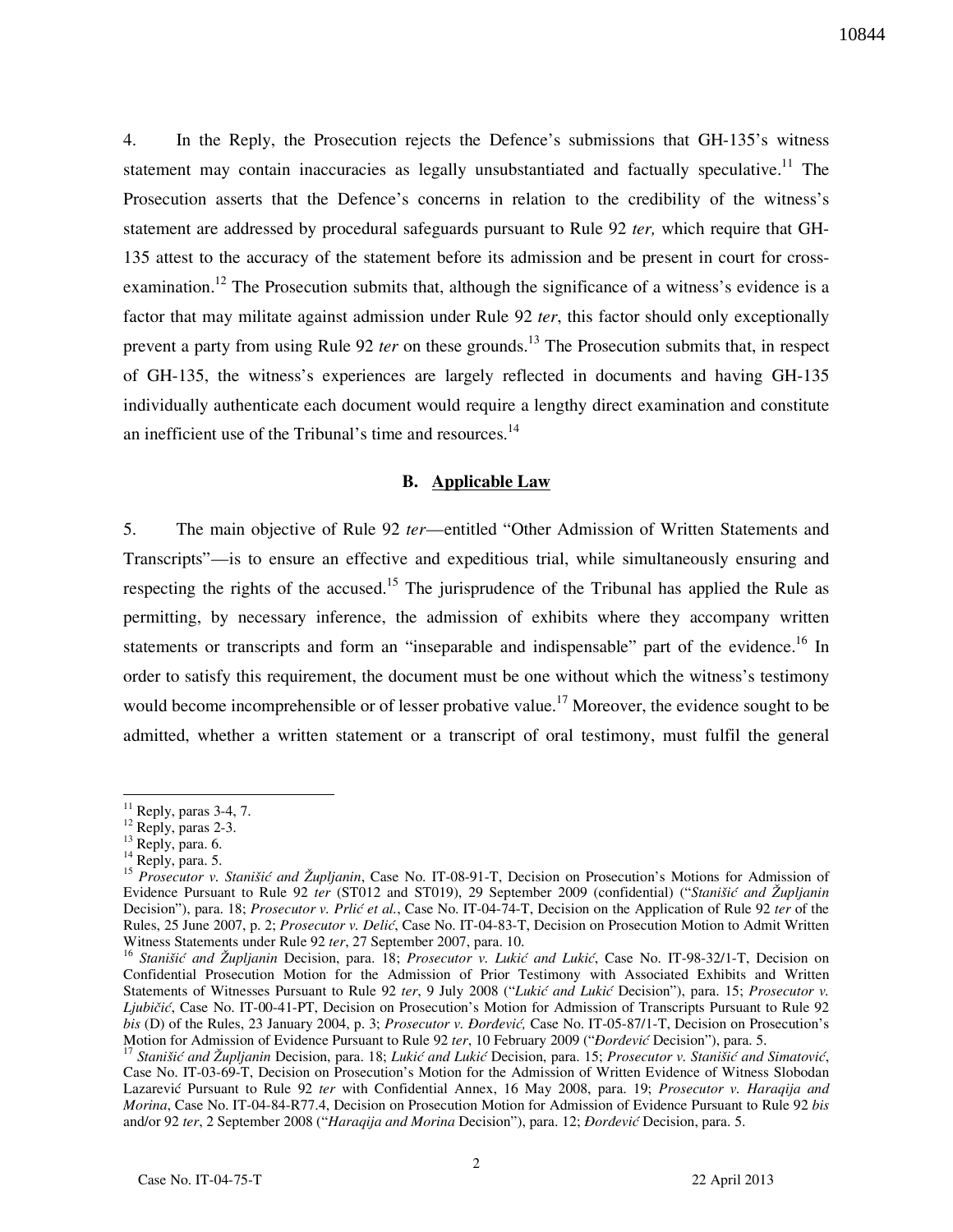requirements of admissibility of Rule 89(C): the proposed evidence must be relevant and have probative value. $18$ 

## **C. Discussion**

6. GH-135's proposed evidence contains information about the witness's experience as the Civilian Affairs Coordinator of the United Nations Protection Force ("UNPROFOR") for Sector East, which covered parts of the SAO SBWS region, from May 1992 to August 1993. The witness was responsible for facilitating the implementation of the Vance Plan. The witness proffers her account of (a) the alleged policy of "Serbianisation" of the government of the RSK; (b) the alleged crimes committed in Sector East by local authorities and Serb forces; (c) the witness's meeting with RSK authorities, including Hadžić; and (d) the mass graves at Lovas, Ernestinovo, Tordinici, and Ovčara. The Chamber finds that the information in the witness's statement is appropriate for admission pursuant to Rule 92 *ter.* Moreover, the Chamber considers that the Defence will have the opportunity to address any potential inaccuracies in the witness's statement during crossexamination.

7. The Chamber finds that the tendered associated documents listed in Annex A of the Motion form an inseparable and indispensable part of GH-135's evidence. The Chamber notes that, in Annex A of the witness's statement, GH-135 references one document with ERN 0172-1799-0172- 1807. In the Motion, however, the Prosecution has split this document into two as Rule 65 *ter* numbers 01256 and 01257.<sup>19</sup> The Chamber considers that Rule 65 *ter* numbers 01256 and 01257 should have been tendered as one document, as referenced in Annex A of GH-135's statement. The Chamber will therefore order that the Prosecution merge Rule 65 *ter* numbers 01256 and 01257.

4. The Chamber also notes that the following tendered associated exhibits have already been admitted into evidence: Rule 65 *ter* numbers 05160, 05161, 05163, 05168, 05170, and 05890.

5. The Chamber finds that GH-135's evidence is relevant, has probative value, and is appropriate for admission pursuant to Rules 89(C) and 92 *ter*.

#### **D. Disposition**

8. Accordingly, the Chamber, pursuant to Rules 54*,* 89(C), 92 *ter*, and 126 *bis* of the Rules, hereby

 $\overline{a}$ 

<sup>&</sup>lt;sup>18</sup> Stanišić and Župljanin Decision, para. 19; Lukić and Lukić Decision, para. 20; *Đorđević* Decision, para. 6; Haraqija *and Morina* Decision, para. 13.

<sup>19</sup> *See* Motion, Annex A, p. 3, *referring to* Rule 65 *ter* number 01256 (ERN 0172-1799-0172-1802) and Rule 65 *ter* number 01257 (ERN 0172-1800-0172-1807).